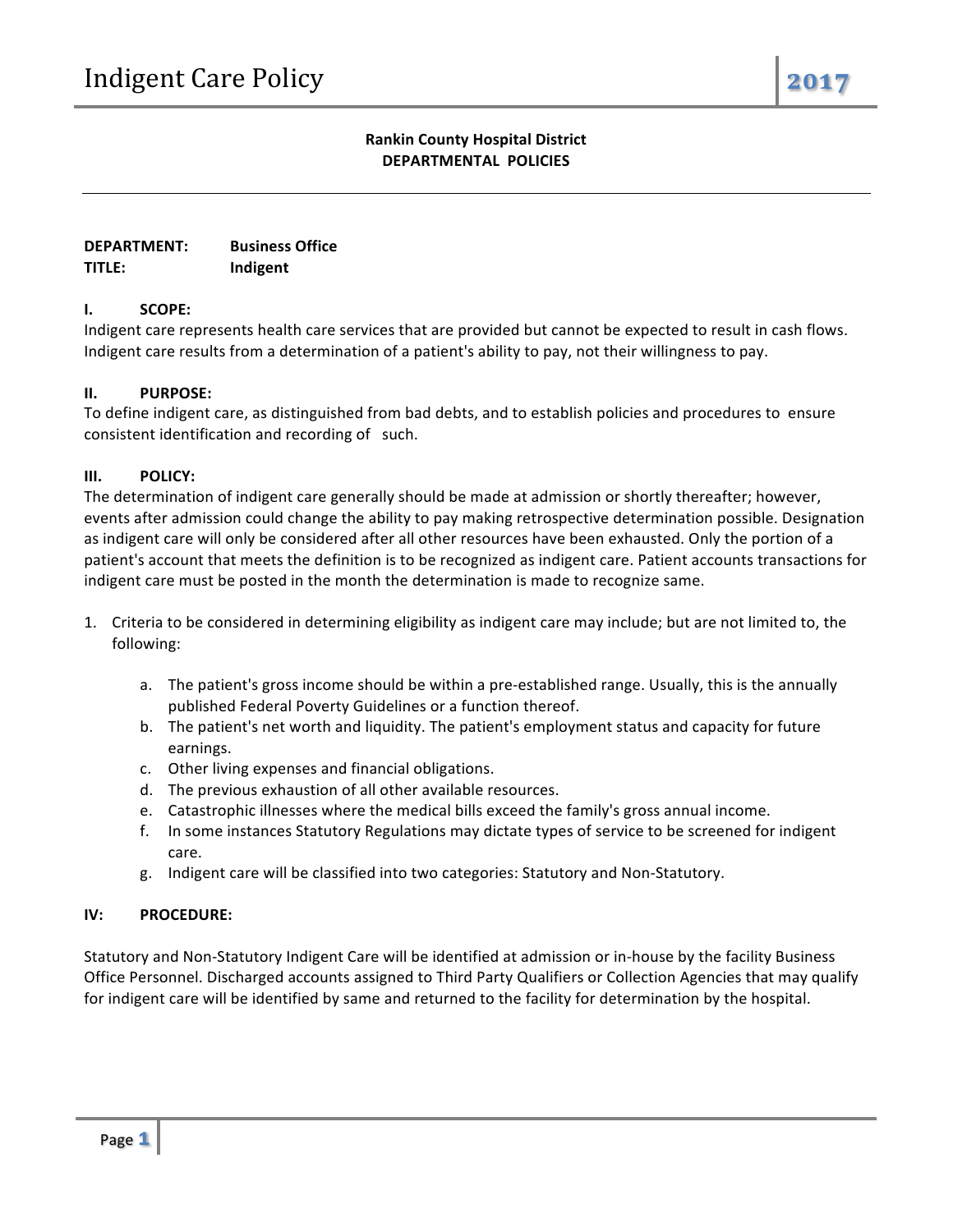All A/R patient accounts qualifying for indigent care will be adjusted to the indigent care adjustment code and all appropriate documentation retained for possible retrospective audit including indigent care applications, appropriate back-up documentation, and determinations.

Employees/representatives of Rankin County Hospital District or any contracted outside vendors will not, at any time, represent or otherwise suggest to the patient, that he/she will be relieved of the debt by way of a write-off to indigent care.

### **Statutory Indigent Care**

Statutory indigent care will be defined by facility participation in various federal, state, and/or county indigent care programs. Criteria must comply with governmental guidelines and/or state or county regulations and as defined in Rankin County Hospital District Indigent Care Program Policy and Procedures. Also qualifying, as Statutory Indigent Care would be indigent care obligations as defined under certain facility purchase agreements and CON's for types of service.

Each patient who appears eligible for Statutory Indigent Care determination and who requests such determination must complete a Confidential Financial Statement and provide supporting documentation as requested and necessary to verify the patient's financial condition in accordance with the Rankin County Hospital District Indigent Care Program Policy and Procedures as defined within this policy.

### **NON-STATUTORY INDIGENT CARE**

Non-Statutory Indigent Care is defined as patient indigent care meeting the general indigent care criteria; however, there may not be state or county programs in which the facility participates or where the facility does not have specific obligations to provide indigent care. The facility Business Office Personnel will determine eligibility for Non-Statutory Indigent Care. This will be done by application and completion to the indigent care eligibility determination worksheet as applicable and submitted for processing and recording for those accounts. An effort will be made to secure a signed application, but this may not be possible in all cases. The determination of Non-Statutory indigent care will be made at admission or while the patient is in-house; however, this determination could also be made after discharge.

## **DOCUMENTATION REQUIREMENTS FOR INDIGENT CARE**

## **Application**

In order to qualify for indigent care, Rankin County Hospital District requires the completion of the Financial Assistance Application. The Financial Assistance Application allows for the collection of information and the income and documentation requirements defined below. During the process while the hospital is pending information and or documentation, the patient should be treated as a Self-Pay, in accordance with Rankin County Hospital District policies.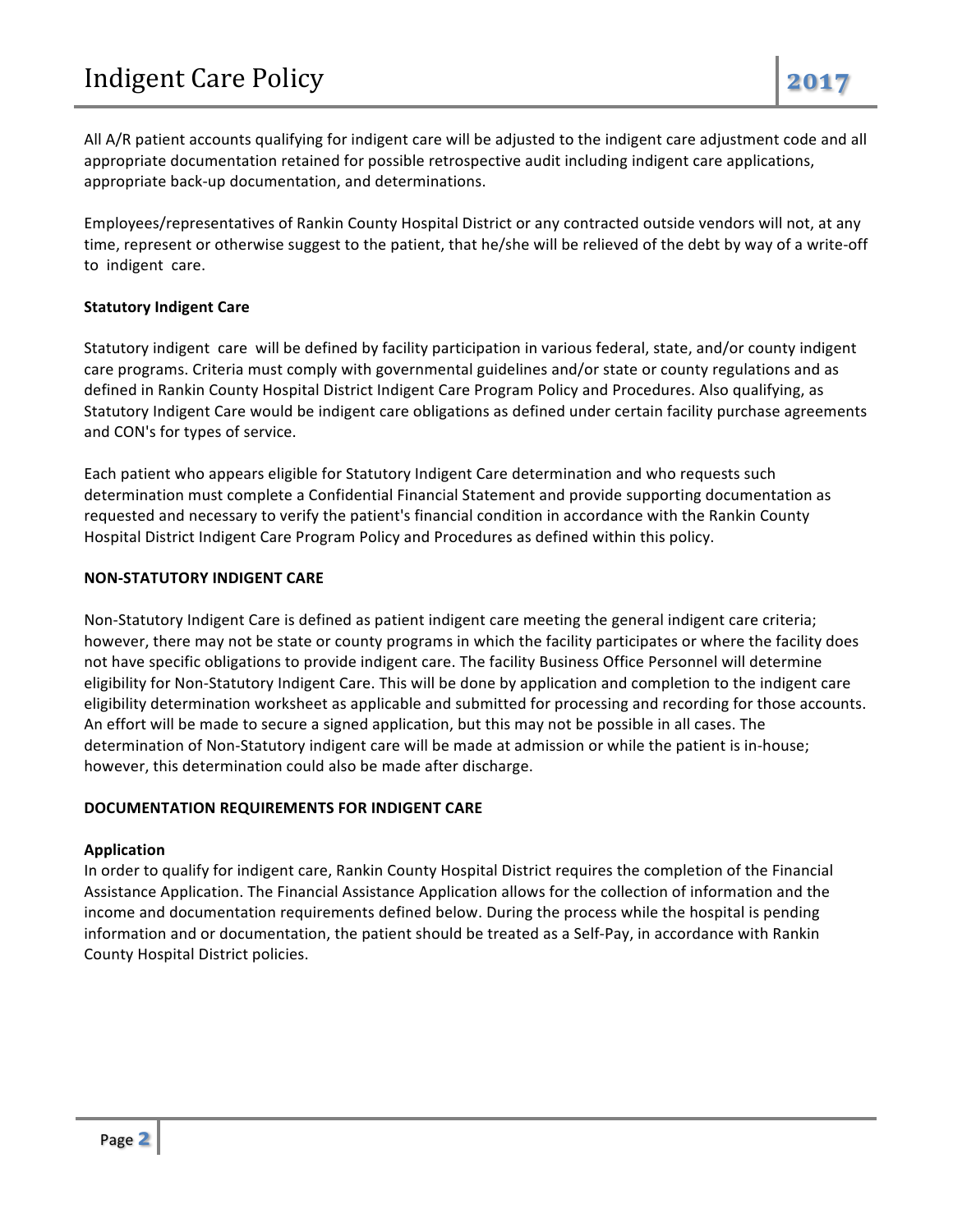FAMILY MEMBERS: The hospital will require patient/guarantor to provide the number of family members in their household

- ADULTS: In calculating the number of family members in an adult patient's household, include the patient, the patient's spouse and all dependents.
- MINORS: In calculating the number of family members in a minor patient's household, include the patients, the patient's mother, and dependents of the patient's mother and the patient's father.

### INCOME CALCULATION:

- ADULTS: The term "yearly income" on the Financial Assistance application means the sum of the total yearly gross income of the patient and patient's spouse.
- MINORS: If the patient is a minor, the term "yearly income" on the Financial Assistance Application means income from the patient, the patient's mother and the patient's father.

### **Income Verification:**

The hospital will require patients to verify the income set forth in the Financial Assistance Application in accordance with the documentation requirements identified below in cases where documentation is available. Any of the following documents is appropriate for verifying income.

- INCOME DOCUMENTATION: Income documentation may include IRS W-2's, Wage and Earnings Statement, Paycheck Stub, Tax returns, telephone verification by employer of the patient's income, bank statements, or other appropriate indicators of income.
- PARTICIPATION IN A PUBLIC BENEFIT PROGRAM: Public benefit program documentation showing current participation such as Social Security, Workers' Compensation, or Unemployment Insurance Benefits, Medicaid, County Indigent Health, or other similar indigence related programs.
- **ASSETS:**
	- $\circ$  All liquid assets should be considered as a possible source of repayment for services rendered. For patients with no source of regular income, (employment, SSI, Disability, etc...) other than liquid assets, those assets would be the patient's income source and should be measured against the Federal Poverty guidelines.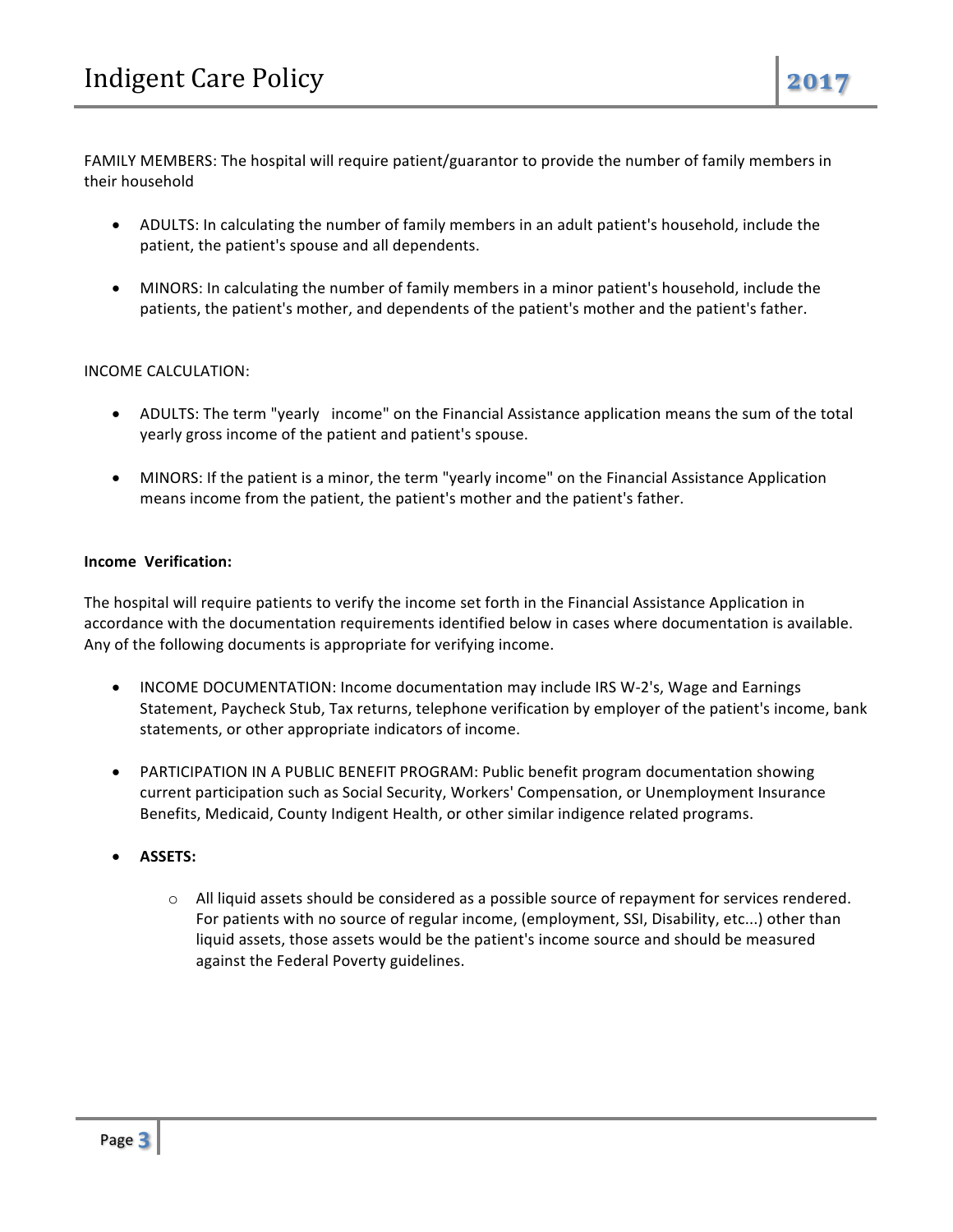• All other assets, (ie...real estate property), should be considered as a possible source of repayment for services rendered. These specific patient accounts may be referred to an agency as a bad debt for further follow-up and resolution. The Agency may cancel the account back as indigent care, after an asset review and appropriate collection activity has occurred.

On a case-by-case basis, it may be appropriate to reduce the patient' balance equal to their liquid assets. Thereby, determining partial indigent care. In the instance where partial indigent is determined, the remaining balance will be billed to the patient and normal Rankin County Hospital District protocols are applicable.

### **Documentation Unavailable**

In cases where the patient is unable to provide documentation verifying income, the hospital may verify the patient's income by providing an explanation of why the patient is unable to provide the documentation verifying income.

- OBTAIN PATIENT'S WRITTEN ATTESTATION: By having the patient sign the FA attesting to the accuracy of the income information provided; or
- OBTAIN PATIENT'S VERBAL ATTESTATION: Through the written attestation of the hospital personnel completing the FAA that the patient verbally verified the hospitals calculation of income. In all cases, the hospital must document at least two attempts to obtain the appropriate income verification.
- EXPIRED PATIENTS: Expired patients may be deemed to have no income for purposes of the hospitals calculation of income. Although no documentation of income is required for expired patients, hospitals/agencies ensure that a indigent care adjustment is appropriate and the hospital/agency will need to complete a complete asset verification process.

## **Verification Procedure**

In determining a patient's total income, hospitals may consider other financial assets and liabilities of the patient as well as the patient's family income and the ability to pay. If a determination is made that the patient has the ability to pay the remainder of the bill, such determination does not preclude a re-assessment of the patient's ability to pay upon presentation of additional documentation.

#### **Classification Pending Income Verification**

During the verification process, while the hospital is collecting the information necessary to determine a patient's income, the patient should be treated as a self-pay patient in accordance with the hospital's policies.

## **Uncooperative Patients**

Uncooperative patients are deemed to be unwilling to disclose any financial information as requested for indigent care determination. In these cases, the patient will be advised that unless they comply and provide the information, no further consideration will be given for indigent care processing.